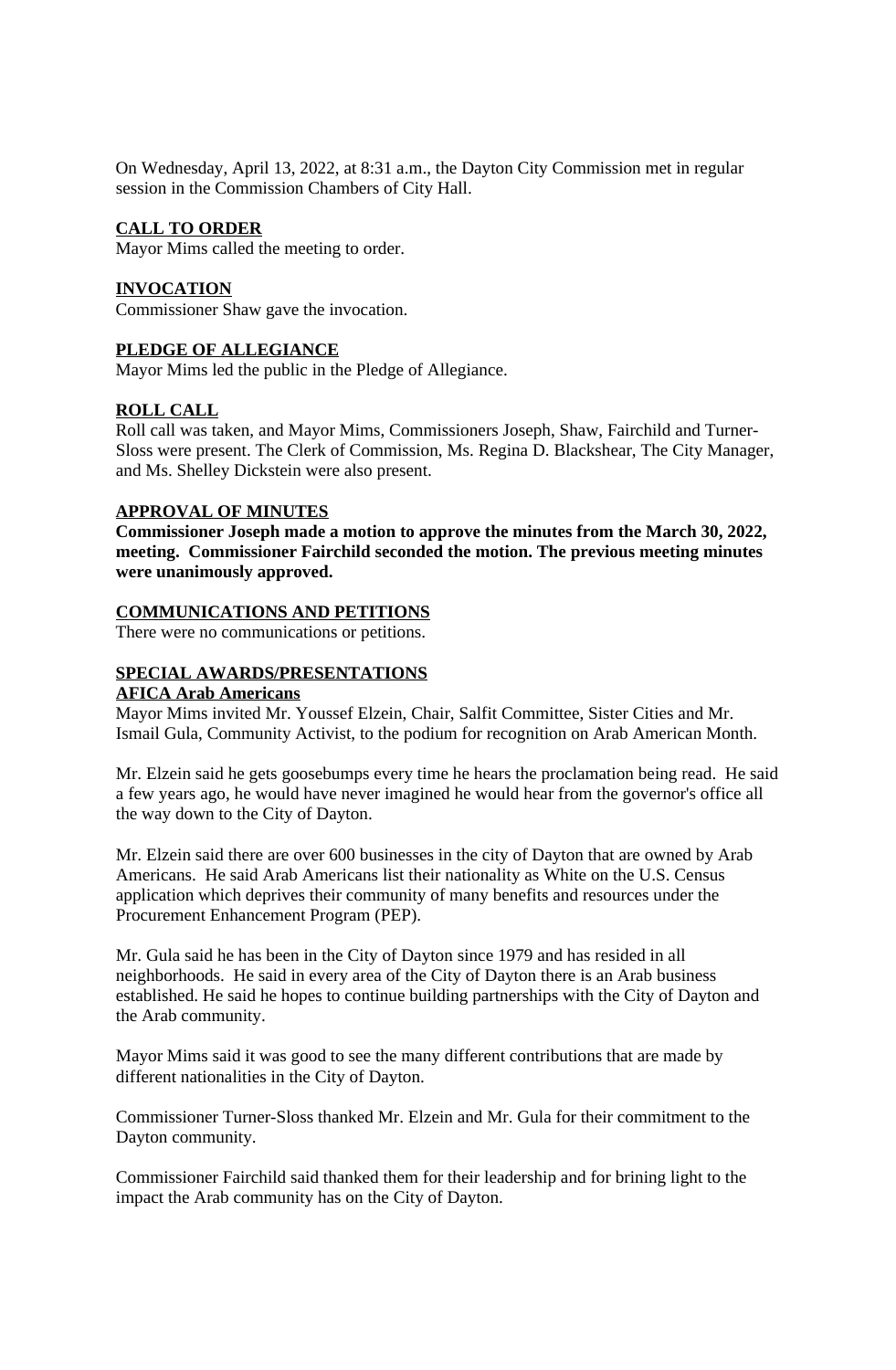Commissioner Shaw thanked them for their work and said he looks forward to continuing a relationship.

Commissioner Joseph thanked them for their personal commitment and determination.

The Clerk of Commission, Ms. Regina Blackshear, read the proclamation.

### **Reorganizing and Restructuring of the Police Department**

The City Manager, Ms. Shelley Dickstein, invited Police Chief Kamran Afzal to the podium for a presentation on the Restructuring of the Police Department.

Chief Afzal said the reorganization is needed because the Dayton Police Department is facing challenges related to attrition and there is an increased need for additional officers to respond to calls for service and to further enhance community policing efforts. He said after examining current staffing, approximately 50 percent of sworn officers are assigned to patrol. Chief Afzal said best practices state 60 percent should be in patrol to respond to calls for service. He said patrol staffing levels are also reaching a critical level and the current recruit class (26 recruits) does not complete initial field training until September 2022.

Chief Afzal said through police reform there is a need to ensure transparency, accountability, and training. He said the focus is on community engagement, minority recruiting/diversity. He said the Police Department must create an organizational structure that aligns and responds to current community needs to address public safety challenges.

Chief Afzal said the restructure will add approximately 30 patrol officers to respond to calls for service, place all patrol officers and districts under one Division/Major, make officers and sergeants responsible for smaller geographic areas (patrol beats) to enhance community policing. Increase the department's focus on community engagement, minority recruiting, training (officers and community members), and employee development by placing these resources under the newly created Community Services Division, which will work closely with the Planning Department's - Division of Community Engagement.

Chief Afzal said the restructure will also create the Operations Support Division that will have additional uniform personnel to assist patrol with special event planning, parking complaints, traffic complaints, long-term community problems, and the Mobile Crisis Response Team. He said the Operations Support Division will also work closely with Dayton Mediation Center's Alternative Response Program. He said it will move all investigative personnel under the Investigations Division, which will allow for career progression of detectives and flexibility with how cases are assigned/investigated.

Chief Afzal gave an overview of the current structure and what the new structure will look like.

Commissioner Turner-Sloss thanked Chief Afzal for his presentation and work on the restructuring. She asked when the reorganization would be fully executed.

Chief Afzal said the reorganization would be fully executed on June 1, 2022.

Commissioner Turner-Sloss asked about cross over training.

Chief Afzal said there would be cross over training for all officers.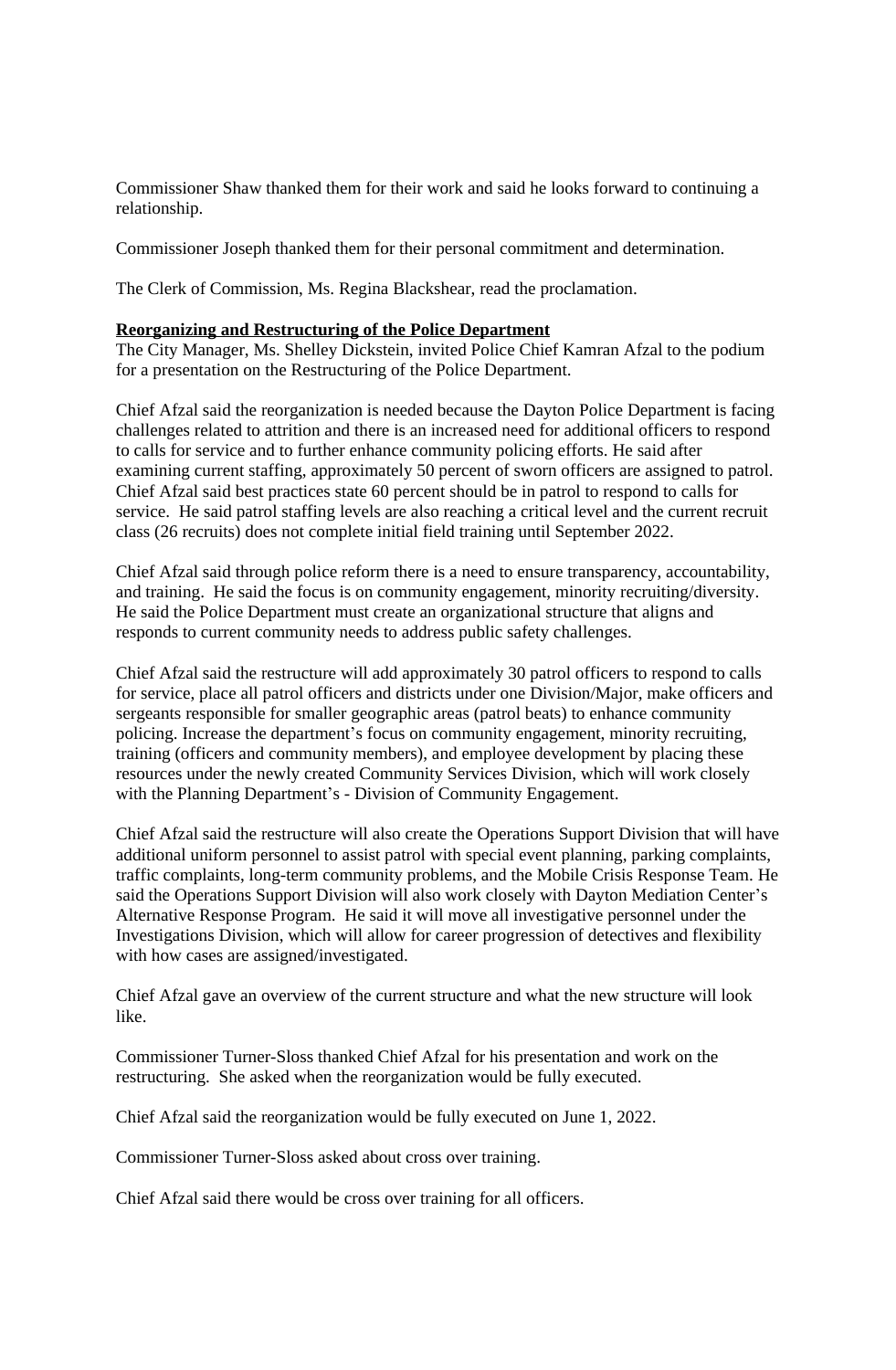Commissioner Turner-Sloss asked if the Prosecutors Office has been involved in the reorganization of the Police Department.

Chief Afzal deferred to supporting police department staff in attendance and staff confirmed that the Prosecutors Office is aware of the departments' re-organization.

Commissioner Turner-Sloss asked about equipment and cruisers.

Chief Afzal said the correct amount of equipment will be available. He said there is a back order on cruisers.

Commissioner Fairchild thanked Chief Afzal for his work and attention to police reform work. He asked about leadership in the five divisions.

Chief Afzal said in each division the leadership is Major.

Commissioner Fairchild asked about the solution to the low number of police officers.

Chief Afzal said the solution is to try and get a class size of 30 recruits.

Commissioner Shaw thanked Chief Afzal for his approach to the reorganization. He asked for an update on the reorganization in the future.

Commissioner Joseph said he doesn't want to lose the outreach from the Police Department that his neighborhood association has been receiving. He said he has received positive feedback from it.

### **ADDITIONS OR DELETIONS TO THE CALENDAR**

The City Manager, Ms. Shelley Dickstein, asked for the deletion of calendar items number 10 and 11 from this week's calendar. She said they will be added back next week.

### **DISCUSSION OF CALENDAR ITEMS**

**Calendar Item No. 4. Miami Valley Fair Housing Center, Inc.- Service Agreement**

The City Manager, Ms. Shelley Dickstein, said this is a continued long-term partnership with Miami Valley Fair Housing. She said it is an opportunity for them to administer fair housing education and outreach and provide training to the community and organizations.

### **Calendar Item No. 6. AKA Construction, Inc.-Award of Contract**

The City Manager, Ms. Shelley Dickstein, said this item exceeded participation goals. She said this contract is for renovations to the airport hangar for a new aircraft maintenance training center ran by Sinclair Community College. She said this is significant workforce development with our airport.

Commissioner Turner-Sloss thanked staff for their work at the airport. She also highlighted and uplifted the work of the Human Relations Council.

Commissioner Joseph highlighted and thanked staff for the new Sinclair Training Facility at the Dayton International Airport.

Mayor Mims thanked staff for the Sinclair Training Facility at the Dayton International Airport.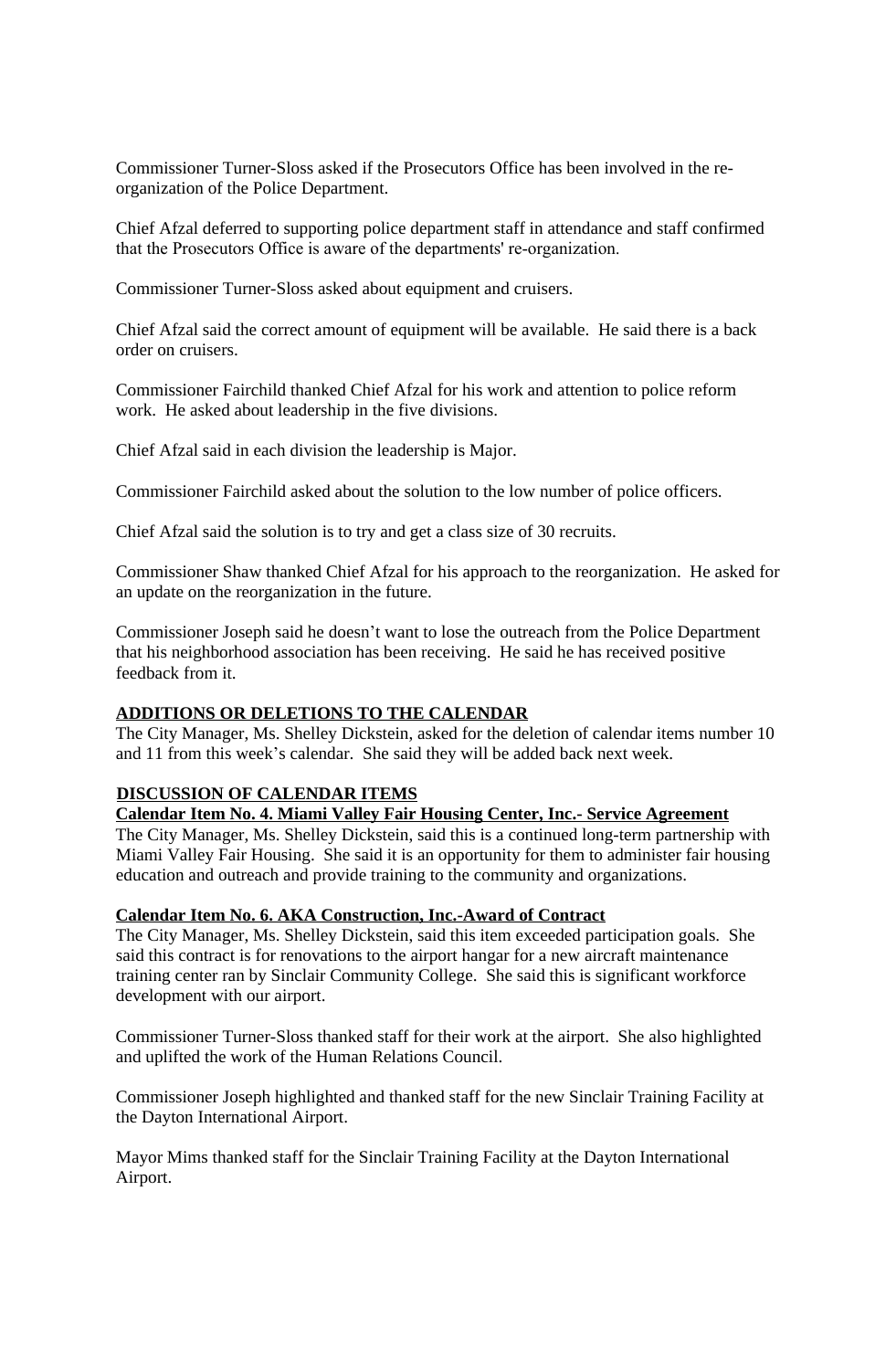# **Calendar Item No. 7. John R. Jurgensen- Award of Contract**

The City Manager, Ms. Shelley Dickstein, said this item exceeded participation goals. She said the calendar item is for residential asphalt resurfacing which is being paid with Issue 9 funding. She said the project completion date for our residential resurfacing is always in October before the asphalt plants close.

Commissioner Joseph highlighted the \$4M in Residential Asphalt Resurfacing.

## **Calendar Item No. 8. L.J. Deweese Company- Award of Contract**

The City Manager, Ms. Shelley Dickstein, said this item exceeded participation goals. She said this contract is for bike lanes on Broadway Street. She said the project should be complete by August 2022.

# **Calendar Item No. 9. Outdoor Enterprise, LLC- Award of Contract**

The City Manager, Ms. Shelley Dickstein, said this item exceeded participation goals. She said they will be rebuilding North Avenue to West Riverview.

Commissioner Fairchild said he was excited about the Salem Avenue Reconstruction. He also he is happy about the bike lanes which will give him more opportunity to tour the city and speak with citizens.

### **REPORTS**

### **1. Purchase Orders, Agreements and Contracts: (All contracts are valid until delivery is complete or through December 31st of the current year).**

# **FIRE**

**A1. Horton Emergency Vehicles Company** (emergency vehicle parts, materials and supplies as needed through  $12/31/22$  \$15,000.00

### **FIRE**

**A2. State of Ohio – P0220843** (radio communication user fees as needed through 12/31/25) **\$740,480.00**

### **INFORMATION TECHNOLOGY**

**B1. Comptech Computer Technologies Inc.** (temporary staffing services as needed through 12/31/22) **50,000.00**

### **PLANNING, NEIGHBORHOODS AND DEVELOPMENT**

- **C1. Agold Services, Inc. dba Pro TitleUSA** (property ownership and title reporting services as needed through 12/31/22) **15,000.00**
- **C2. Cellco Prtnshp dba Verizon Wireless** (cellular phones and tablets as needed through 12/31/22) **19,649.65**
- **C3. Dell Marketing LP** (computers and accessories) **35,392.25**
- **C4. Friends Service Company, Inc. dba FriendsOffice** (office furniture including delivery and installation services as needed through 9/30/22) **10,201.93**
- **C5. Ohio Newspapers, Inc. dba Dayton Daily News** (legal publication services as needed through 12/31/22) **35,000.00**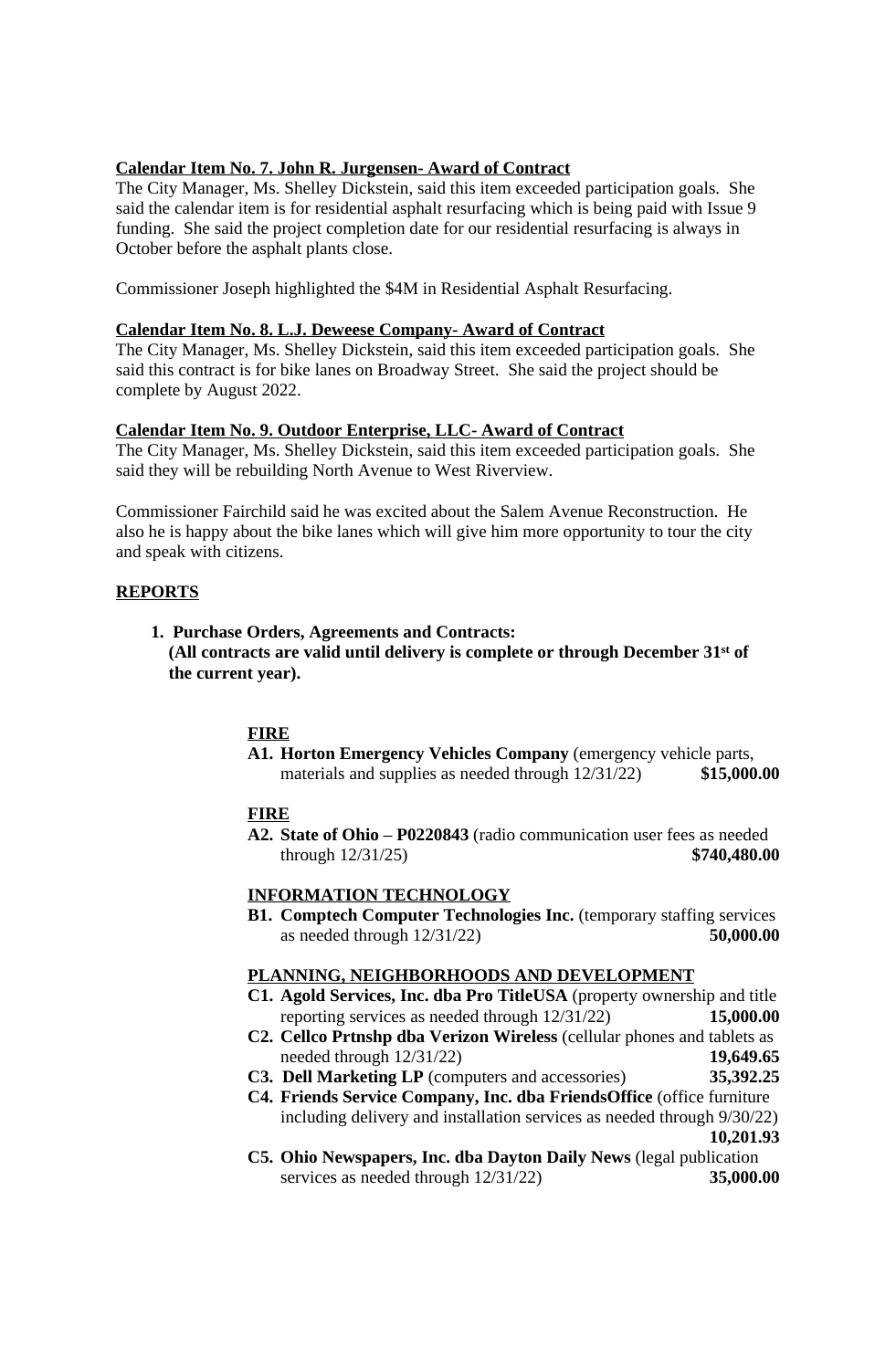- **C6. Parr Public Safety Equipment** (two mobile dispatch tablets with docking stations and installation services) **15,409.94**
- **C7. Tri-State Paralegal Service LLC** (property ownership and title reporting services as needed through 12/31/22) **15,000.00**

#### **POLICE**

**D1. Kiesler Police Supply** (ammunition) **27,849.30**

- **D2. POWERDMS, Inc.** (renewal of software maintenance services as needed through 12/31/25) **59,067.44**
- **D3. SERT LLC** (eighty (80) tactical carbine rifle cases) **12,000.00**

### **PUBLIC WORKS**

**E1. Baldwin & Sours, Inc.** (one hundred (100) uninterruptible power supply (UPS) batteries) **24,950.00**

**E3. Lake Erie Construction Company** (guardrails and attenuator products and repair services as needed through 12/31/23)

#### **279,000.00**

## **RECREATION**

**F1. Total Tennis, Inc.** (tennis court resurfacing and reconditioning as needed through 12/31/22) **12,525.00**

#### **WATER**

- **G1. The Belting Company of Cincinnati dba CBT Company** (annual software maintenance agreement as needed through 12/31/25) **202,586.95**
- **G2. PVS Technologies, Inc.** (bulk Ferric Chloride solution as needed through 12/31/24) **2,050,000.00**
- **G3. State of Ohio – P0220830** (annual sewage, sludge and landfill permit fees as needed through 12/31/25) **78,197.44**
- **G4. St Croix Sensory, Inc.** (odor testing and assessment as needed through 12/31/23) **30,000.00**
- **G5. Kendall Electric, Inc.** (150 KVA Square Padmount Transformer)  **22,522.00**
- **G6. Southeastern Equipment Company** (one lowboy trailer with accessories) **66,163.00**
- **G7. TEMCO, Inc** (eighteen (18) universal IV level transmitter systems)  **54,684.00**
- **G8. Everett J Prescott, Inc. – P0220833** (fire hydrants as needed through 12/31/22) **100,000.00**
- **G9. Everett J Prescott, Inc. – P0220834** (fire hydrant replacement parts and accessories as needed through 12/31/22) **30,000.00** -Depts. of Fire, Information Technology, Planning, Neighborhoods and Development, Police, Public Works, Recreation and Water

#### **Total: \$4,050,678.90**

1. **ETC Institute – Service Agreement –** to design and perform the City's annual Resident Opinion Survey– Department of Procurement, Management and Budget. **\$170,235.00**

 **(Thru 12/31/24)**

**E2. CHWR, Inc. dba CHW Mechanical Services** (heating, ventilation and air conditioning (HVAC) preventative maintenance and repairs) **50,000.00**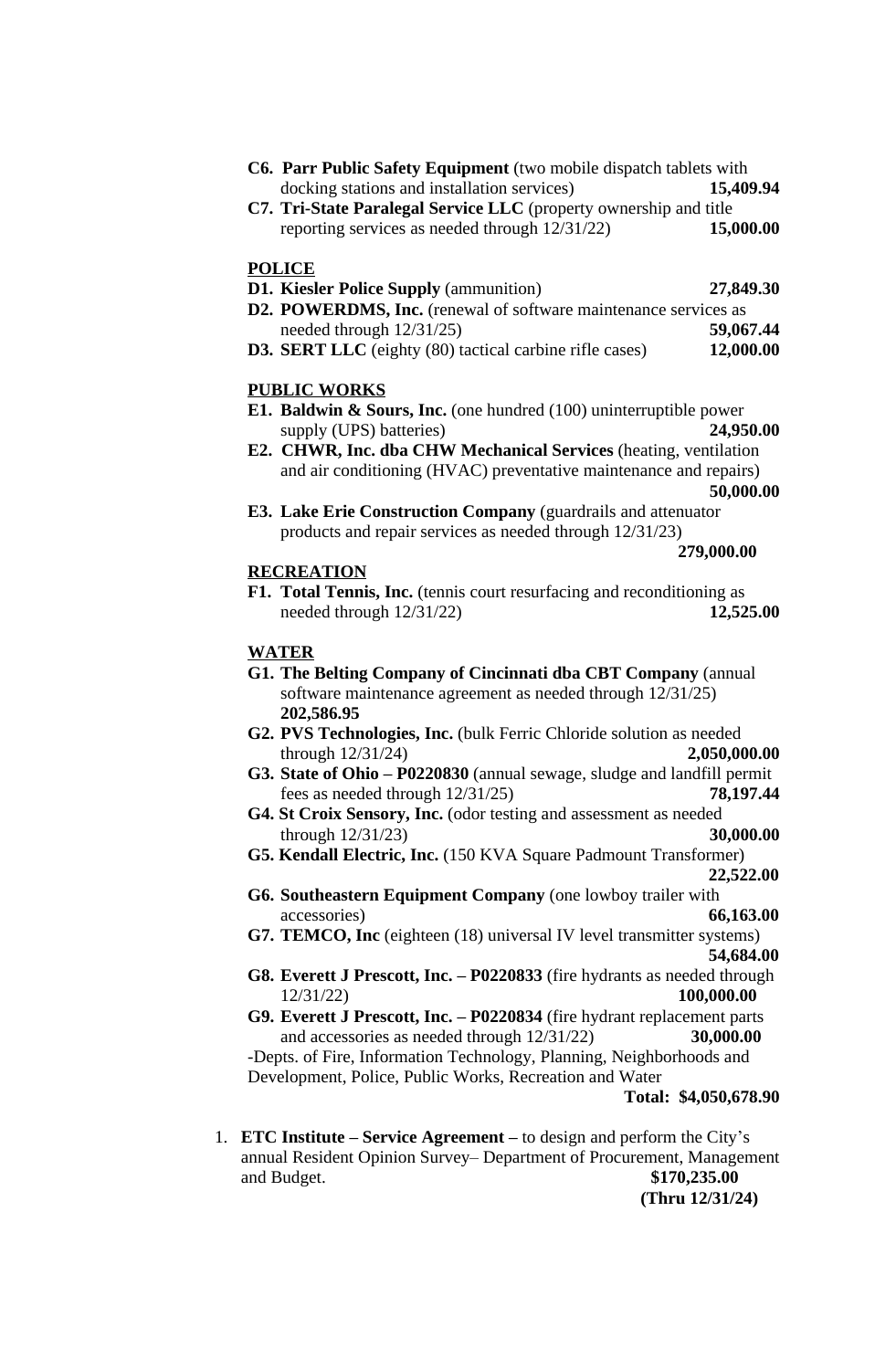2. **The Kleingers Group – Service Agreement –** for professional surveying services in connection with the North Main Street Safety Improvements Project – Department of Public Works/Civil Engineering.

> **\$34,900.00 (Thru 12/31/26)**

3. **Miami Valley Fair Housing Center, Inc. – Service Agreement –** CDBG Subrecipient Agreement to administer the Fair Housing Education and Outreach (FHEO) Program – Department of Planning, Neighborhoods and Development/Development. **\$50,000.00**

 **(Thru 12/31/22)**

4. **Michael Baker International, Inc. – Service Agreement –** for FEMA Levee Accreditation, Interior Drainage Analysis Project – Department of Water/Water Engineering. **\$60,000.00 (Thru 12/31/23)**

### **B. Construction Contracts:**

- 5. **AKA Construction, Inc. – Award of Contract –** Dayton International Airport Hangar A Renovation (15% SBE Participation Goal/16.18% SBE Participation Achieved) - Department of Aviation/AP Admin & Finance.  **\$893,848.00 (Thru 12/31/23)**
- 6. **John R. Jurgensen Co – Award of Contract –** for 2022 Residential Asphalt Resurfacing I (10% SBE & 10% MBE Participation Goal/10.05% SBE & 10.05% MBE Participation Achieved) – Department of Public Works/Civil Engineering. **\$4,078,718.50 (Thru 10/28/24)**
- 7. **L.J. DeWeese Company, Inc. Award of Contract –** for Home Avenue Bikeway (6% DBE Participation Goal/13.15% DBE Participation Achieved) (Federal TA Funds) – Department of Public Works/Civil Engineering. **\$352,214.30 (Thru 8/1/24)**
- 8. **Outdoor Enterprise, LLC Award of Contract Salem Avenue** Reconstruction – Phase 2 (8% DBE Participation Goal/9.28% DBE Participation Achieved) (Federal STP Funds) (State Issue I Funds) - Department of Public Works/Civil Engineering. **\$5,546,713.75 (Thru 6/1/25)**

### **E. Other – Contributions, Etc.:**

9. **Crown Personnel Service, Inc. – Payment of Voucher –** for payment of invoices for temporary staffing services – Clerk of Commission.

**\$5,764.00**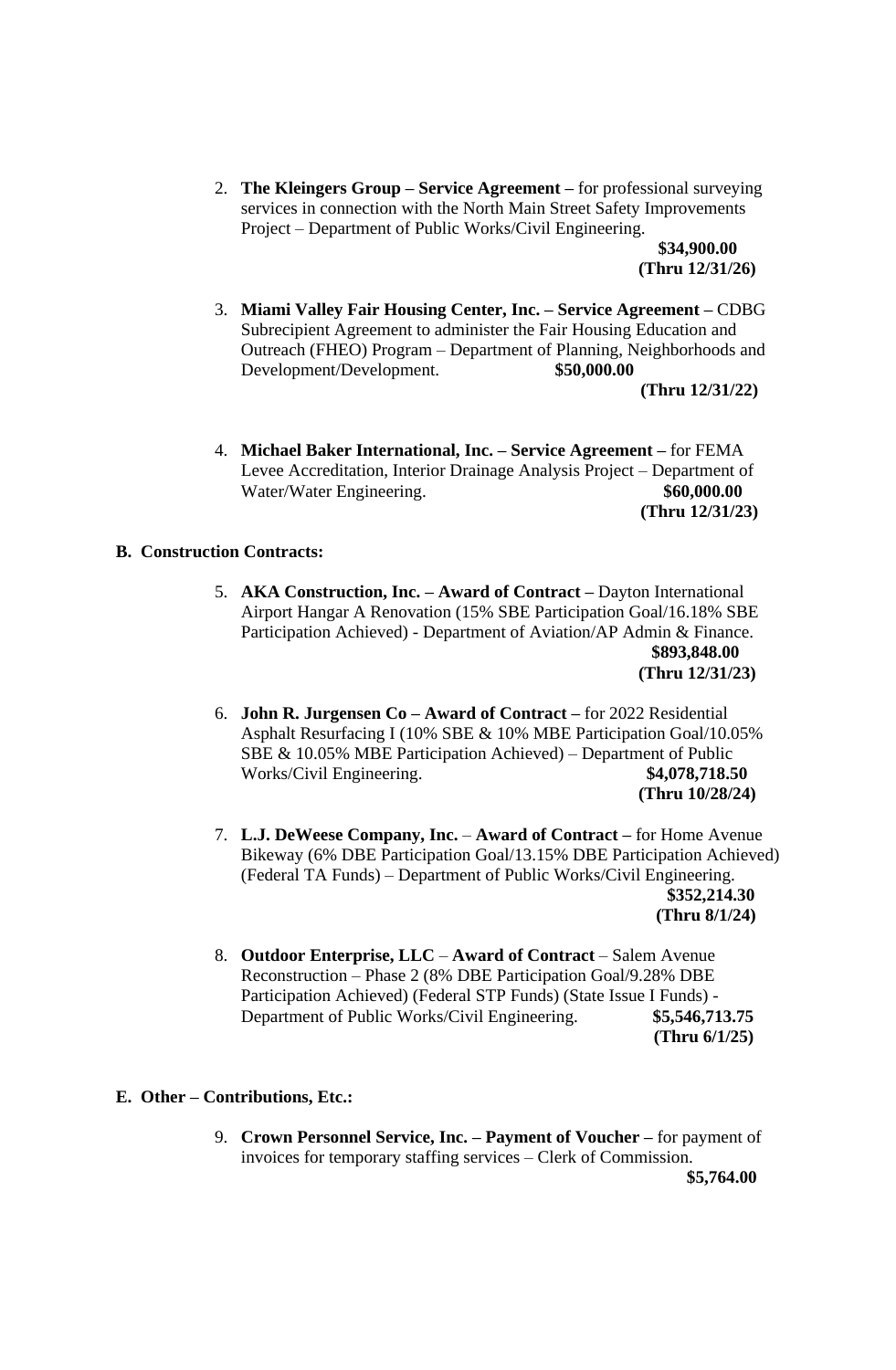- 10. **Ohio Newspapers, Inc. dba Dayton Daily News** – **Payment of Voucher**  for payment of invoices for mandatory publishing services – Clerk of Commission. **\$5,686.02**
- 11. **Scott T. Kidd, Psy.D** – **Payment of Voucher –** for second forensic/competency evaluations on Defendants for Court – The Municipal Court. **\$1,400.00**

### **CITIZENS' COMMENTS ON CALENDAR ITEMS**

There were no citizen comments on calendar items.

# **APPROVAL OF CITY MANAGER'S REPORTS**

**Commissioner Joseph made the motion to approve the City Manager's Reports Commissioner Shaw seconded the motion. The City Manager's Reports were approved with a 5-0 vote. Voting in the affirmative were Mayor Mims, Commissioners Joseph, Shaw, Fairchild and Turner-Sloss.**

# **LEGISLATION**

# **EMERGENCY ORDINANCE – FIRST READING**

**Emergency Ordinance No. 31974-22-** Authorizing the Transfer of Certain Parcels Located at the Southwest Corner of W. Third Street and Edwin C. Moses Boulevard to Montgomery County for the Relocation of the Wright "B" Flyer Statute, and Declaring an Emergency.

**Commissioner Joseph moved that this being an emergency measure for the immediate consideration of the Ordinance. Commissioner Turner-Sloss seconded the motion. The motion was passed with a 5-0 vote. Voting in the affirmative were Mayor Mims, Commissioners Joseph, Shaw, Fairchild and Turner-Sloss.** 

# **EMERGENCY RESOLUTION – FIRST READING**

**Emergency Resolution No. 6639-22-** Authorizing the City Manager, or Her Designee, to Apply for, Accept, and Enter into H2Ohio Grant Funding Agreements Administered by the State of Ohio on Behalf of the City of Dayton, Ohio for Construction and/or Design Projects.

**The question being shall Emergency Resolution No. 6639-22 be adopted. A roll call vote was taken resulting in a 5-0 vote. Voting in the affirmative were Mayor Mims, Commissioners Joseph, Shaw, Fairchild and Turner-Sloss. The Emergency Resolution was adopted.**

# **EMERGENCY ORDINANCE – SECOND READING**

**Emergency Resolution No. 6639-22-** Amending Section 95.33 of the Revised Code of General Ordinances of the City of Dayton Concerning the Authority to Waive Parking Meter Closure Fees with the Pop-Up Patio Program, and Declaring an Emergency.

# **ORDINANCE – FIRST READING**

**Ordinance No. 31973-22-** Amending Section 34.01 of the Revised Code of General Ordinances Relating to the Divisions of the Department of Police, and Declaring an Emergency.

# **BOARD APPOINTMENT**

**Commissioner Fairchild made the motion to appoint Gabriella Pickett to the Community Appeals Board for term ending January 1, 2025. Commissioner Shaw seconded the motion. The motion was unanimously approved.**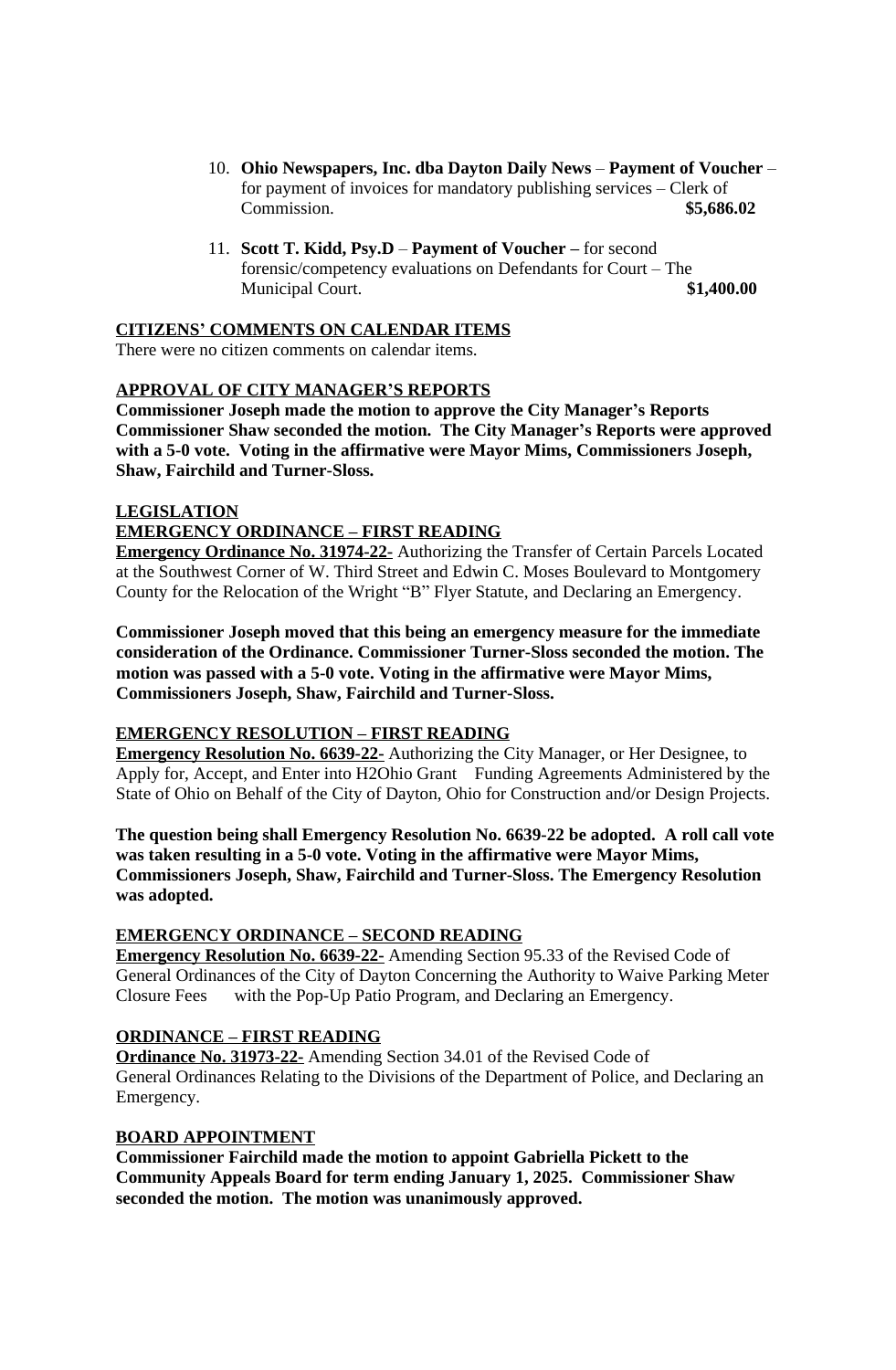# **CITIZENS' COMMENTS**

There were no citizens comments.

## **COMMENTS BY THE CITY MANAGER**

The City Manager, Ms. Shelley Dickstein, had no closing comments.

# **COMMENTS BY THE CLERK OF COMMISSION**

The Clerk of Commission, Ms. Regina D. Blackshear, said the Work Session regarding Sustainability will began following the City Commission meeting.

### **COMMENTS BY THE CITY COMMISSION**

### **Commissioner Turner-Sloss**

Commissioner Turner-Sloss thanked staff for their work at the airport. She also highlighted and uplifted the work of the Human Relations.

### **Commissioner Fairchild**

Commissioner Fairchild highlighted Black Maternal Health Week. He highlighted the video "Toxic" A black Women's Story.

Commissioner Fairchild thanked Mr. Elzein and Mr. Gula for their work on Arab American Month.

Commissioner Fairchild said the Interfaith Forum is hosting a prayer service on Tuesday, April 19, 2002, at 5:30 p.m. at Courthouse Square.

Commissioner Fairchild wished everyone a happy Holy Week.

### **Commissioner Shaw**

Commissioner Shaw highlighted the Fly-In in Washington, D.C.

Commissioner Shaw highlighted the AFL-CIO graduation and encouraged City of Dayton citizens to apply for the program.

Commissioner Shaw asked citizens not to park their cars on curbs and on grass between the sidewalk and the street. He said it lowers property values.

### **Commissioner Joseph**

Commissioner Joseph thanked the AFL-CIO for their work. He said it was a fun evening speaking with young people who will be starting their careers.

Commissioner Joseph highlighted the Iftar with the Ambassador from Turkey.

### **Mayor Mims**

Mayor Mims said the Mosque on Valley Street and the renovations.

Mayor Mims highlighted the Festival of Arts Gala at Wright State University.

Mayor Mims highlighted Vietnam Veterans Day on March 29, 2022.